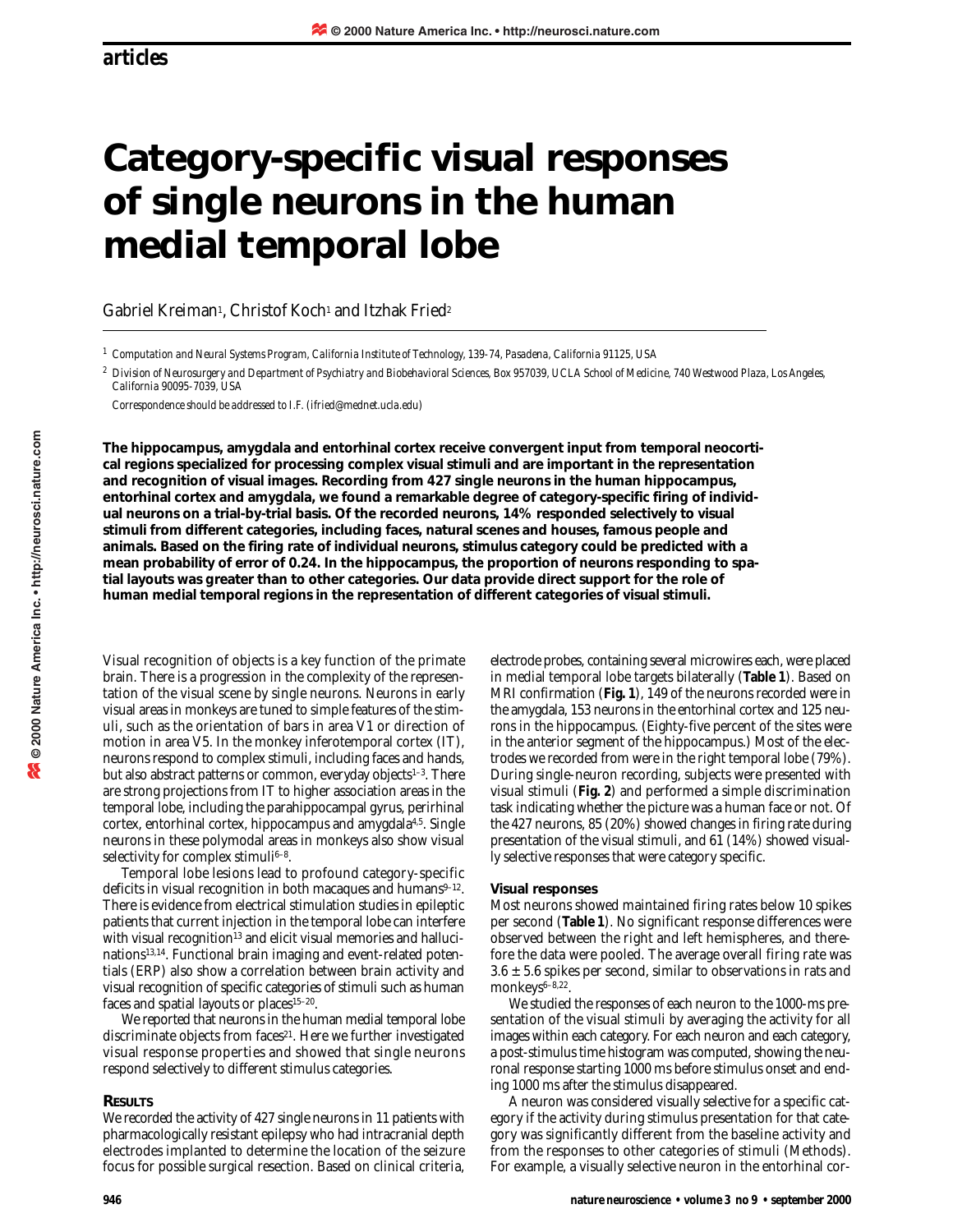

**Fig. 1.** Electrode placement. The trajectory of an electrode placed in the hippocampus is depicted in axial (**a**) and coronal (detail, **b**) structural MR images (1.5 Tesla scanner). Post-operative CT and MRI were used to confirm the location of the electrode. The CT was co-registered with MRI structural information for anatomic verification. The distal end of the electrode included platinum-iridium microwires from which single neurons were recorded. The microwires extended about 4 mm from the tip, lying on a cone with an opening angle of less than 45 degrees.

tex had increased firing rate in response to pictures of animals (**Fig. 3a**). The activity of this neuron during the 100–1000 ms interval after stimulus onset was different from baseline for animal stimuli ( $p < 10^{-4}$ , Wilcoxon rank-sum test), but not for the other stimulus categories ( $p > 0.1$ ). A one-way ANOVA comparing firing rates between categories yielded *p* < 0.001, and comparing the activity for animals to all other categories using a pair-wise non-parametric Wilcoxon test yielded statistically significant differences (*p* < 0.001). The latency of response for this neuron was 219 ms, and the duration of increased response over baseline was 752 ms.

How specific was the response of the neuron within the

selective category? If the average increased response to animals were due to enhanced firing for only a few pictures of animals, one might expect to observe a bimodal (or multimodal) distribution of firing rates. However, the distribution of firing rates for this neuron during presentation of different pictures of animals did not show any clear signs of multimodality (**Fig. 3b**). Although there was variability in the response of the neuron to individual instances of animals, the neuron responded above baseline for all pictures of animals (**Fig. 3c**; *p* < 0.005). We also compared the variability for different presentations of the same animal to the variability across different picscenes), animals, cars, drawings of famous people or cartoon characters, photographs of famous people, food items and abstract patterns. Stimuli were presented for 1000 ms. Subjects had to indicate by pressing a button whether the image was a human face or not.

**Fig. 2.** Sample of stimuli presented in each category. Figures (mostly color) were drawn from a group of nine categories that included faces denoting emotional expressions by unknown actors<sup>21</sup>, household objects, spatial layouts (including house exteriors, interiors and natural

tures of animals using an analysis of variance (ANOVA). Both parametric and non-parametric tests failed to show differences among individual stimuli (*p* > 0.4).

One visually selective neuron in the anterior hippocampus (**Fig. 4**) showed an increased firing rate over baseline in response to drawings of famous people as well as, to a lesser degree, to photos of famous people (*p* < 0.001). A one-way ANOVA yielded *p* < 0.001, and subsequent across-categories, pair-wise comparisons also showed that the activity during stimulus presentation was significantly higher for these two categories. Although the peak response was larger for drawings than for photographs (13.9 spikes/s versus 9.6 spikes/s), the average

| <u>1991 - Francesco Theorem and Fesponse properties.</u> |               |         |                               |         |               |        |                 |         |
|----------------------------------------------------------|---------------|---------|-------------------------------|---------|---------------|--------|-----------------|---------|
|                                                          | Amygdala      |         | Entorhinal cortex Hippocampus |         |               |        | Total           |         |
|                                                          | Left          | Right   | Left                          | Right   | Left          | Right  | Left            | Right   |
| Number of channels                                       | 21            | 57      | 13                            | 58      | 12            | 54     | 215             |         |
| Number of neurons                                        | 50            | 99      | 24                            | 129     | 44            | 81     | 427             |         |
| f (spikes/s)                                             | $2.1 \pm 3.5$ |         | $4.7 \pm 5.4$                 |         | $4.0 \pm 7.2$ |        |                 |         |
| Responsive neurons                                       | 6(12)         | 12 (12) | 6(25)                         | 29 (22) | 16(36)        | 16(20) | 28 (24)         | 57 (18) |
| Selective neurons                                        | 5(10)         | 9(9)    | 5(21)                         | 20(16)  | 13(30)        | 9(11)  | 23 (19) 38 (12) |         |
| Latency (ms)                                             | $240 \pm 145$ |         | $209 \pm 119$                 |         | $239 \pm 132$ |        |                 |         |
| Durations (ms)                                           | $459 \pm 322$ |         | $507 \pm 356$                 |         | $568 \pm 325$ |        |                 |         |
|                                                          |               |         |                               |         |               |        |                 |         |

**Table 1. Number of neurons and response properties.**

Number of recorded channels and isolated neurons in each location in each hemisphere from the 11 patients. On average, we recorded approximately two neurons per microwire. For each neuron, we computed the mean firing rate (*f*) over the entire experimental session. The firing rates in spikes/s ranged from 0.03 to 27 in the amygdala, 0.02 to 38 in the entorhinal cortex and 0.03 to 29 in the hippocampus. The criteria used to classify a neuron as visually responsive or selective are described in the text. The numbers in parenthesis indicate the percentages with respect to the total number of neurons in each location. Neurons with late responses were not included in the mean latency computation (Methods).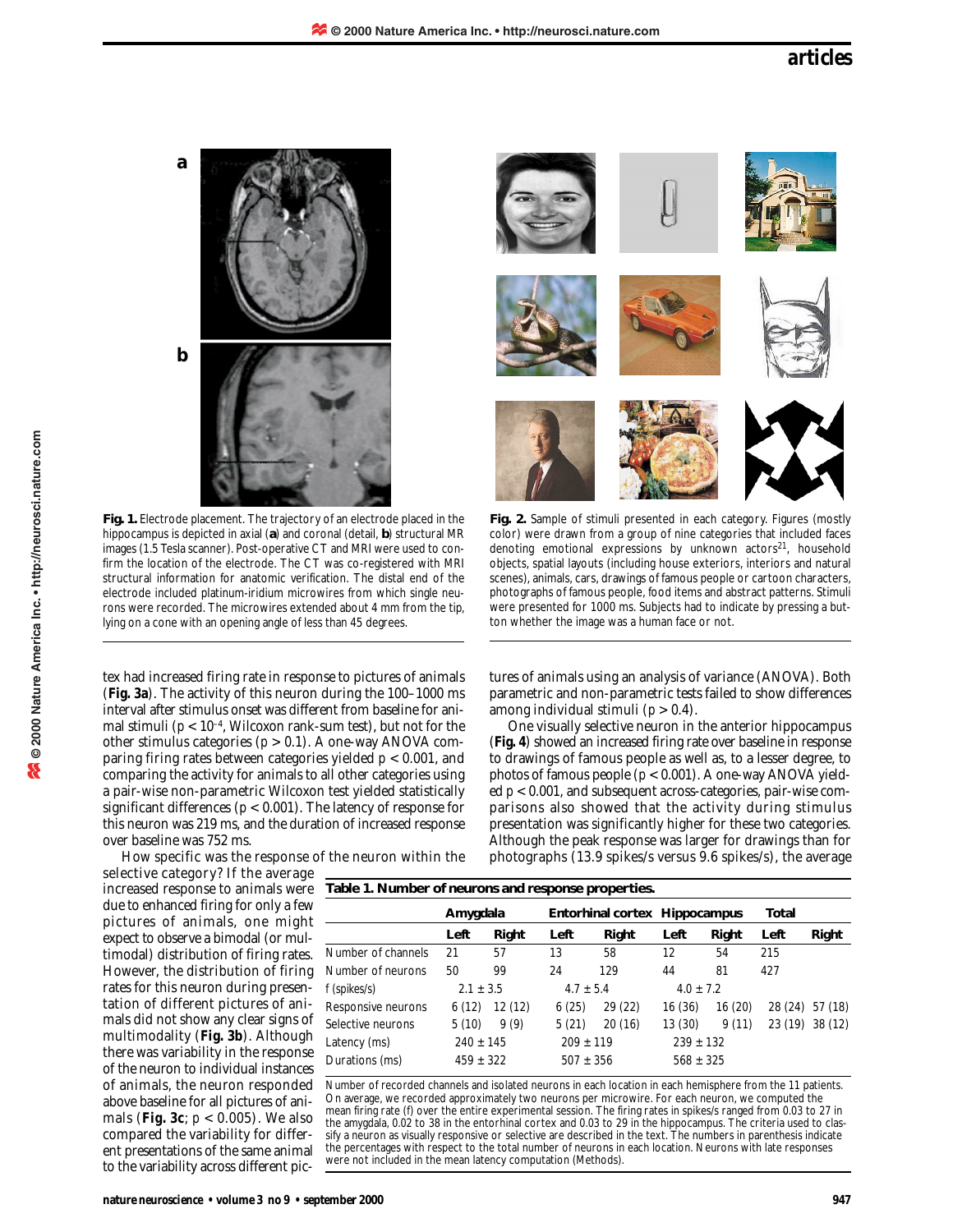**Fig. 3.** Visually selective neuron in the entorhinal cortex. (**a**) Post-stimulus time histogram (PSTH) of the responses of a neuron in the right entorhinal cortex. The rasters and histograms are aligned to the onset of the stimulus. The stimulus was presented between  $t = 0$  and  $t = 1000$  ms (indicated by dashed vertical lines in each histogram). Responses were averaged for all stimuli within a given category using a bin size of 200 ms. The dashed horizontal line indicates the mean firing rate over the whole experiment (10.3 spikes/s). The category and the number of stimuli presented in each category are indicated at the top of each histogram. The firing rate in the 100–1000 ms interval upon presentation of a picture of an animal was significantly different from that in the –1000 to 0 ms baseline preceding the stimulus onset  $(p < 10^{-4})$ . The probability of error ( $p_e$ ) from the ROC analysis (**Fig. 6**) was 0.21. There were only five presentations of food items in this experiment, and they were not included in the graph. The neuron did not respond to food items based on these five repetitions. (**b**) Distribution of firing rates during presentation of pictures of animals. Histogram distribution of mean firing rate of response in each trial, bin size of 1.5 spikes/s. There is no clear sign of bimodality in the distribution. (**c**) PSTHs showing the responses of this neuron to each individual stimulus within the category of animals. Although the responses vary from one stimulus to another, the neuron



responds to all stimuli within this category (comparison with baseline, *p* < 0.01). An analysis of variance comparing the responses to different individual animals did not yield significance (*p* > 0.4). The scale is the same as in (**a**).

activity was not significantly different (Wilcoxon rank-sum test, *p* > 0.05). This neuron did not respond to faces *per se*, as indicated by the lack of change in the activity for emotional faces of unknown actors. The distribution of firing rates in response to photos of famous people for this neuron did not show clear signs of displaying more than one mode (**Fig. 4b**). Variability in the responses to distinct individual photos (**Fig. 4c**) was not higher than variability across different presentations of the same photograph (ANOVA, *p* > 0.2). Similar results held for drawings of famous people. The response to all individual stimuli within the selective categories was significantly different from baseline  $(p < 0.01)$ .

Although we used a significance criterion of 0.05 in the statistical analysis, most of the actual *p* values were below 0.01. For the visually selective neurons, 69% of the *p* values were less than 0.01 (average *p* value,  $0.01 \pm 0.02$ ). A  $\chi^2$  test rejected the hypothesis that these responses could be due to chance  $(p < 0.001)$ .

Some of the neurons showed changes in firing rate in response to more than one of the categories (for example, **Fig. 4**). The proportion of neurons, relative to the number of selective neurons, that responded to more than one category was 21% in the amygdala, 10% in the entorhinal cortex and 25% in the hippocampus. Most of these neurons responded to two categories.

We also observed neurons that showed significant but nonselective changes in firing rate during stimulus presentation (Methods). The proportion of nonselective neurons, relative to the total number of responsive neurons, was 28% in the hippocampus, 29% in the entorhinal cortex and 17% in the amygdala.

Although most of the visually selective neurons showed increases in the firing rate on presentation of visual stimuli, some cells had reduced firing rate from baseline (three neurons in the amygdala, two in the entorhinal cortex and two in the hippocampus). Decreases were also observed in the visually responsive but nonselective neurons (one neuron in the amygdala, five in entorhinal cortex and three in hippocampus).

Most of the neurons responded during the stimulus-presentation period, but there were some that responded when the stimulus was removed. To address this, we computed for all neurons, within the 2000 ms after stimulus onset, the number of spikes in a 600-ms interval centered on the peak of the response and statistically analyzed the responses as described above. There were eight selective neurons (four in hippocam-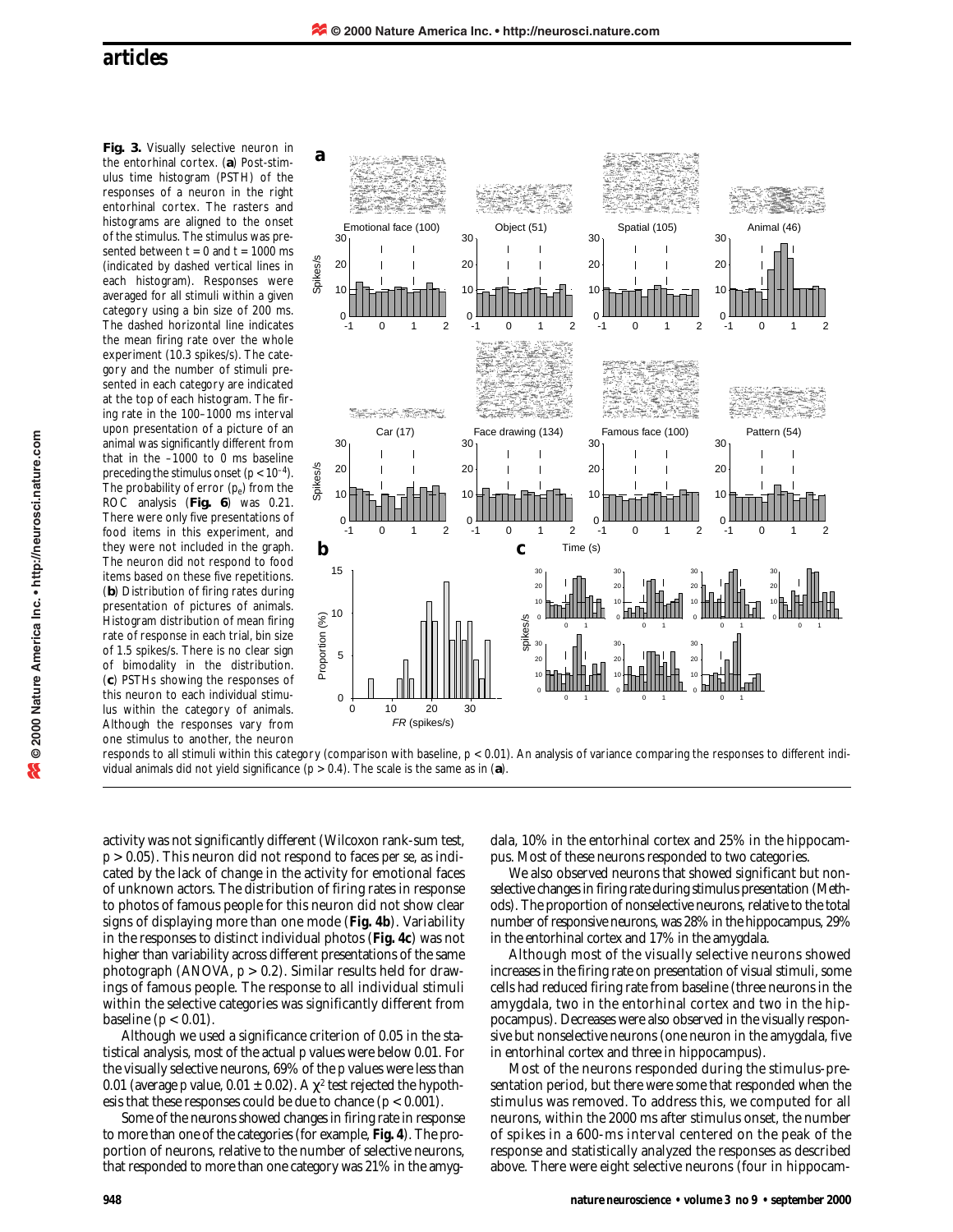**Fig. 4.** Visually selective neuron in the hippocampus. (**a**) PSTH of the responses of a neuron in the right anterior hippocampus. The notation and symbols are the same as in the previous figure. The firing rate in the 100–1000 ms interval on presentation of a drawing or a photo of a famous face was significantly different from that in the –1000 to 0 ms baseline preceding stimulus onset (*p* < 0.001). Note that this neuron does not respond to just any face, as it fails to change its activity to the unknown actors depicting emotional expressions (top, left histogram). The mean firing rate over the whole experiment was 3.1 spikes/s, and the  $p_e$  was 0.19. There were only five presentations of food items in this experiment, and they were not included in the graph. The neuron did not respond to food items based on these five repetitions. (**b**) Distribution of firing rates during presentation of famous faces. Histogram distribution of mean firing rate of responses in each trial, bin size of 1.5 spikes/s. There is no clear sign of bimodality in the distribution. (**c**) PSTHs showing the responses of this neuron to each individual stimulus within the category of photos of famous faces. Although the responses vary from one stimulus to another, the neuron responds to all stimuli within this category (comparison with baseline, *p* < 0.05). An ANOVA comparing the responses to different individual famous faces did not yield significance  $(p > 0.2)$ . The scale is the same as in (**a**).



pus, three in entorhinal cortex and one in the amygdala) that showed a statistically significant late response and were not detected with the previous analysis.

Under the assumption that there is no preference in the prevalence of selectivity for any of the nine different stimulus categories, the number of selective neurons within any one area should be uniformly distributed among these categories. We tested this hypothesis using a  $\chi^2$  test<sup>23</sup>. We obtained  $\chi^2$  values of 6.0, 9.6 and 29.5 for the amygdala, entorhinal cortex and hippocampus respectively (**Fig. 5**). The *p* values were over 0.25 for the amygdala and entorhinal cortex but less than 10–3 for the hippocampus. In the hippocampus, we observed a small relative proportion of responses to animals, food items and patterns and, interestingly, a relatively high number of neurons responding to spatial layouts (**Fig. 5**). No significant difference was observed in a direct comparison of the response of any of these neurons to house facades versus natural scenes (Wilcoxon, *p* > 0.05).

Among the selective neurons, there were 2 that yielded  $p < 0.05$ (and 3 more with a *p* value between 0.05 and 0.1) in the ANOVA analysis of specificity to individual stimuli within the selective category. These neurons responded more strongly to one to three of the individual stimuli within the selective category. These were excluded from the number of selective neurons in Table 1.

We computed the latency and the duration of the evoked activities for all neurons showing a visual response (Methods). The latencies ranged from 52 to 695 ms and the durations from 53 to 1190 ms (**Table 1**). There was no significant difference among the amygdala, entorhinal cortex and hippocampus in either of these two variables (ANOVA,  $p > 0.1$ ).

## **Classification by an ideal observer**

We assessed how well an ideal observer could discriminate, based on the response of an individual neuron, whether a stimulus belonged to the category for which the neuron was selective or not. We computed *pe*, the probability of misclassifying a stimulus based on the firing rate, using a classical optimal decision procedure (ROC analysis; Methods and **Fig. 6a–c**). The value of *pe* can range from 0 to 0.5, with  $p_e = 0.5$  indicating chance performance and  $p_e = 0$  indicating perfect classification. Our  $p_e$  values ranged from 0.13 to 0.32 (0.22  $\pm$  0.06, mean  $\pm$  s.d.) in the amygdala, 0.04 to 0.44 (0.23  $\pm$  0.10) in the entorhinal cortex and 0.08 to 0.47 (0.23 ± 0.10) in the hippocampus (**Fig. 6d–f**).

## **DISCUSSION**

Increasingly complex stimulus attributes are represented from the retina to the higher visual areas. Evidence from neurology11,12,24, functional brain imaging15–17,20 and evoked-potential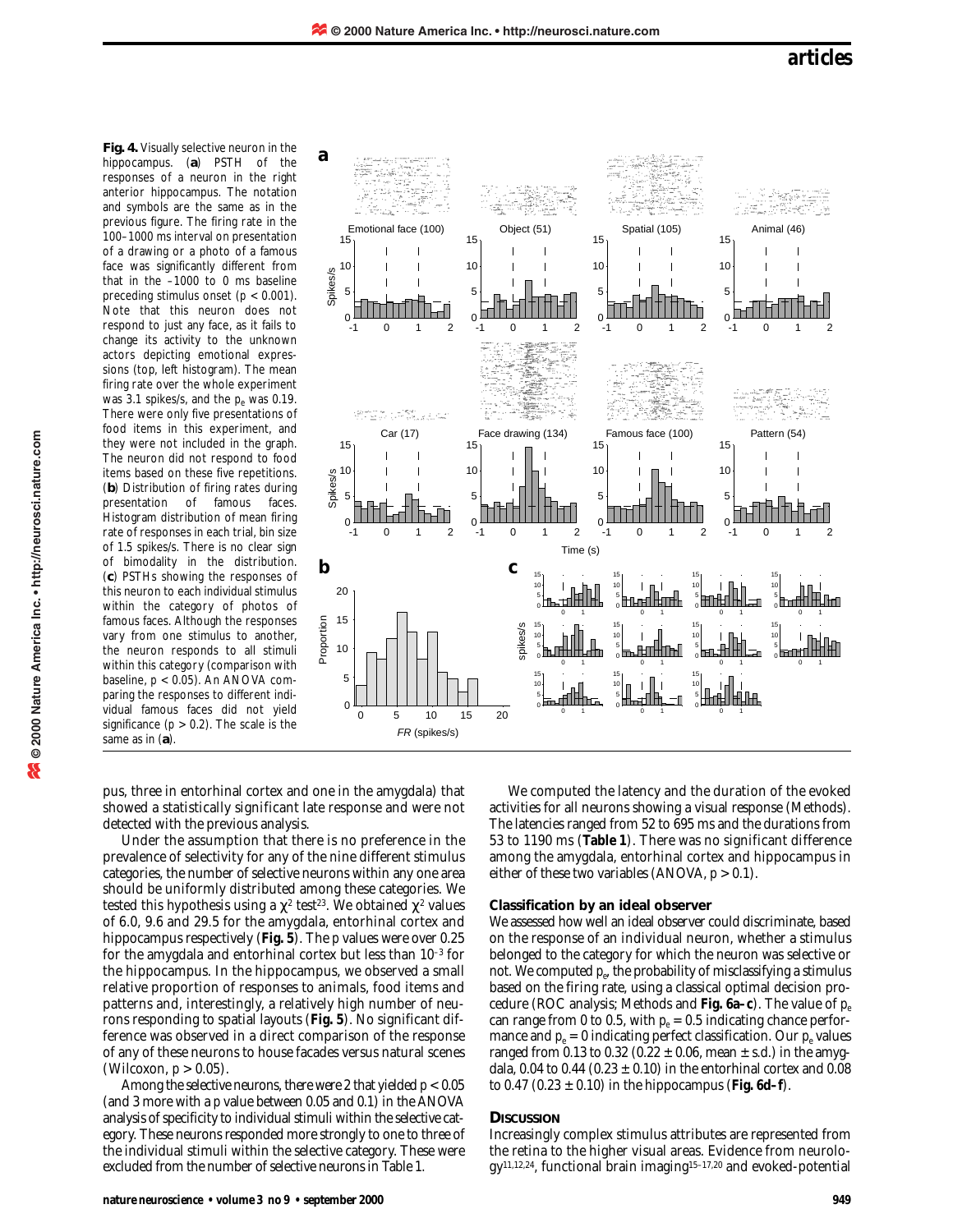

**Fig. 5.** Distribution of selective neurons for each category. The percentage of neurons selective for each category of stimuli and the percentage of nonselective neurons are shown for each location (black, amygdala; gray, entorhinal cortex; white, hippocampus). The percentages are based on the total number of responsive neurons in each location. Data from the right and left hemisphere have been pooled. A neuron was considered to be visually selective if the activity during stimulus presentation for a given category was significantly different from the baseline and from the neuronal response to other categories. If the response was different from baseline but not among the different categories, the neuron was defined as nonselective.

studies in humans<sup>18</sup>, and from single-neuron electrophysiology<sup>1-3</sup> and lesions in monkeys<sup>9,10,25</sup> suggests a fundamental role for the medial temporal lobe in visual object recognition.

Category-specific knowledge deficits occur in which neurological patients show impairments in identifying living things, objects, food items or faces<sup>11,12,24</sup>. Functional imaging studies show activation of different areas in the temporal lobe that correlates with subjects' observing pictures belonging to different categories<sup>15-17</sup>. In particular, there are areas specialized for faces<sup>20,26</sup>, spatial layouts<sup>27,28</sup>, objects and animals<sup>17</sup>. Specific changes in activity on presentation of faces, objects and letter strings can also be observed by evoked potentials in humans<sup>29-31</sup>.

Single inferotemporal cortex (IT) neurons in monkeys respond to complex visual stimuli, including faces, objects and abstract patterns1–3. Neurons in human temporal neocortex respond to faces and words<sup>32,33</sup>. Information from these neocortical neurons is conveyed to polymodal association areas in the temporal lobe<sup>4,5</sup>.

We showed that in the relatively small matrix of hippocampus, entorhinal cortex and amygdala, there is a remarkable degree of segregation of categories at the level of single neurons. Neurons in these regions show visual object discrimination among at least nine stimulus categories. Based on the firing rate of individual neurons, it was possible to predict with a mean probability of error of 0.24 whether the preferred stimulus category was presented or not (**Fig. 6**). This, by itself, shows a striking degree of category-specific firing on a trial-by-trial basis. By combining the activity of multiple neurons, it is likely that an even higher level of accuracy can be achieved. Such category-specific processing may be important not only in object recognition, but also in the representation and retrieval processes that have been closely linked with the medial temporal lobe34–36.

Twenty percent of the neurons that we recorded showed a visual response and 14% a visually selective one. These percentages are comparable to those reported in monkeys. In the entorhinal cortex, 11% of the neurons show selective visual responses7, compared to 16% in our study. In the monkey amygdala, 12% of the neurons show visual responses and about 33% of those are selective for faces<sup>6</sup>, compared to 12% and 20%, respectively, in our data.

Most of the selective neurons responded to only a single stimulus category, rather than weakly responding to a large fraction of all stimuli. Our data thus support the existence of sparse coding in the medial temporal lobe. Sparsely coded representation has been suggested for information processing in the rodent and primate hippocampus37–39 and for processing of faces and objects in  $IT^{40,\bar{41}}$ .

Whereas a significant proportion of neurons are selective for faces in the superior temporal sulcus $1-3$ , responses in the entorhinal cortex<sup>7</sup>, hippocampus<sup>8</sup> and amygdala<sup>6</sup> are much more varied. Responses were also diverse in our sample of entorhinal cortex and amygdala neurons (**Fig. 5**). However, in the hippocampus, we observed more responses to images showing spatial layouts, including houses, natural scenes and interiors. The rat hippocampus contains place cells that respond selectively to the position of a rat while it is navigating a maze<sup>22,42</sup>. Neurons in the monkey hippocampus respond selectively depending on the position of the stimulus in a conditioned spatial response task<sup>8</sup>. Functional MRI studies report parahippocampal<sup>43</sup> and hippocampal<sup>44</sup> activation associated with navigational tasks as well as while observing images similar to the ones shown in our study27,28. This area is posterior to the medial temporal recording sites in our study, and likely projects to the hippocampus.

It is possible that some neurons may change their activity more specifically than to the broad categories used in our study, responding, for instance, only to one specific example that we did not present45. Our experimental setting did not enable investigation of this issue for several reasons. First, because of clinical considerations, an electrode location remained fixed once placed, and we did not change electrode location in search for an optimal stimulus, as is commonly done in animal experiments. Also, because the data for all the channels were analyzed off-line, we could not determine, via immediate feedback, the 'optimal' stimulus for any of the cells. For most of the selective neurons (61 of 63), the analysis of variance showed that variability for different stimuli within the selective category was comparable to variability due to different presentations of the same stimulus.

Data from very different experiments and using distinct techniques are converging to show an important role for the human medial temporal lobe in visual object recognition. This study establishes that single neurons in humans explicitly respond to specific categories of stimuli, which may be relevant to the representation and retrieval of visual information.

## **METHODS**

Patients. Subjects were patients with pharmacologically resistant epilepsy. Extensive non-invasive evaluation did not yield concordant data corresponding to a single resectable epileptogenic focus, and therefore the patients were stereotactically implanted with up to 12 chronic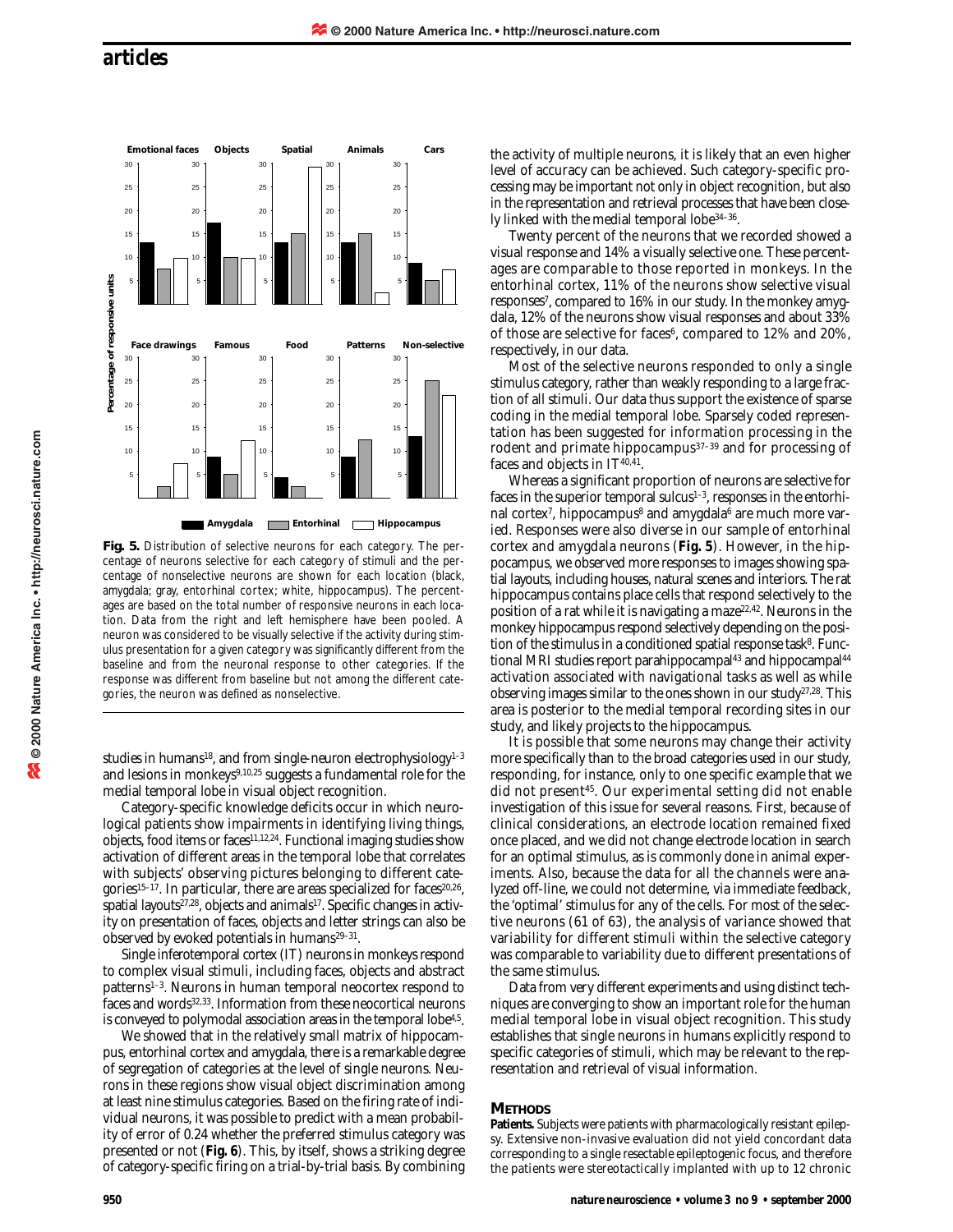intracranial depth electrodes for one to two weeks to determine the focus of their seizures for possible surgical resection<sup>21,46</sup>. Through the lumen of the electrodes, up to 8 microwires (40 µm diameter) were inserted. The surgeries were performed by I.F. All studies described here conformed with the guidelines of the Medical Institutional Review Board at UCLA. The present study describes data from 11 subjects (6 males and 5 females; 8 right-handed and 3 left-handed; 24 to 48 years old).

The sites of implantation of the electrodes were based exclusively on clinical criteria. The location of the electrodes was verified by structural MR images obtained before removing the electrodes (**Fig. 1**). Individual microwires extended approximately 4 mm from the tip, lying in a cone with an opening angle of less than 45 degrees.

We report here the activity of neurons for all the probes located in the medial temporal lobe. Neurons from anterior (85%), middle (10%) and posterior (5%) parts of the hippocampus were pooled together as hippocampus neurons. Most neurons in the amygdala were in the basolateral nuclear complex. Our MR resolution did not allow us to accurately determine in which CA fields the hippocampal probes were placed or what layer of the entorhinal cortex we recorded from.

The information recorded during seizures from the depth electrodes was used to localize the seizure focus46. Eighty-five percent of recorded neurons were outside the clinically determined zone of seizure onset (that is, either in the other hemisphere or in a different brain area on the same side). Ninety-four percent of responsive neurons were outside the seizure focus. Because we did not observe any differences in their waveforms, firing rates, interspike interval distributions or response properties, all neurons were included in Table 1. The percentage of responsive neurons would increase from 20% to 22% if we excluded neurons within the seizure focus.

#### **Experimental protocol.** A series of images was

shown on a monitor at an approximate size of 5 degrees of visual angle (**Fig. 2**). Each picture was repeated 4–10 times (depending on time constraints), and there was a total of up to 600 presentations; the order of presentation of the stimuli was random. The number of different individual stimuli per category ranged from 3 to 25 (7.2  $\pm$  4.6, mean  $\pm$  s.d.). Each picture was presented for 1000 ms. In the first two patients, stimuli from only three different categories were presented (emotional faces, objects and spatial layouts). Immediately after the picture disappeared, there was a tone that indicated that the subject had to respond whether the picture was a human face or not by pressing a button. This was done to engage the subject's attention and to verify that he was seeing the pictures. Trials in which subjects made an error (mean percentage correct  $97 \pm 1\%$ ) or in which the subjects moved were discarded from subsequent analysis. The behavioral response occurred on average 472  $\pm$ 201 ms after stimulus offset.

**Recordings.** Data from each of the recorded microwires were amplified and high-pass filtered (with a corner frequency of 300 Hz), A/D converted and stored for off-line spike sorting using Experiment Workbench data acquisition software (Datawave, Denver, Colorado). Note that because the microelectrodes were chronically implanted, we could not further select neurons by moving the electrodes, as is common in mon-



**Fig. 6.** ROC analysis and  $p_e$  distribution. (a) Distribution of firing rates for the neuron shown in Fig. 3 for the preferred category (top, animals) and non-preferred category (bottom, all other categories). Bin size, 1.5 spikes/s. These represent the conditional probability distributions  $P(f | \text{stim } \in pre$ *ferred category*) and P(*f* | *stim ∉ preferred category*), where *f* denotes the firing response computed in the 100–1000 ms interval and *stim* indicates the stimulus. (**b**) ROC analysis. Each stimulus is classified into the preferred category if the firing rate during the 100–1000 ms interval is above a given threshold *T*. The probability of correctly classifying a stimulus ( $P_{CD}$ ) is plotted as a function of the probability of making a false alarm (*PFA*). This was calculated for successive values of the threshold T by integrating the tails of the two distributions:  $P(f > T | \text{stim} \in \text{perferred cat})$  and  $P(f > T | \text{stim} \notin \text{perferred cat})$ . The dashed line indicates chance performance  $(P_{CD} = P_{FA})$ . The dots indicate the actual data using numerical integration, whereas the continuous line indicates the values after assuming a Gaussian distribution of firing rates. (c) The overall probability of error,  $p_{error}(T) = 1/2 P_{FA}(T) + 1/2 (1-P_{CD}(T))$  is plotted as a function of the probability of false alarm. The classification performance of the neuron based on the firing rate was characterized by the minimum in this curve,  $p_e$  (indicated by an arrow). (d-f) Distribution of  $p_e$  for neurons in each of the three locations. Bin size, 0.03.

key experiments. We analyzed all spikes from all neurons we detected.

Spikes from single neurons were discriminated from the extracellular recordings based on the height, width, peak voltage and other parameters of the waveforms using a manual cluster-cutting method implemented in Datawave. For each isolated neuron, we determined the fraction of all spikes that were within 2 ms of each other. If this fraction exceeded 2%, the data were discarded because of possible contamination by firing from more than one neuron.

In some cases, we recorded from the same microwires on separate days (presenting different sets of pictures from the same categories). Because of various constraints, we often could not be sure that a neuron recorded on one day was identical to a neuron recorded on another day. Of our 427 neurons, 128 (30%) were recorded on consecutive days. If we assume that all 128 neurons are identical across days, the total number of neurons reduces to 299, and the percentage of responsive neurons increases from 20% (85 of 427) to 23% (70 of 299).

**Data analysis.** For each neuron, we computed histograms locked to the stimulus presentation times (post-stimulus time histograms, PSTHs) by averaging the neuronal responses for all stimuli within each category. We also compared all color versus non-color pictures; we found only two neurons with a statistically significant enhanced response to color stimuli. To assess the significance of the response to different categories of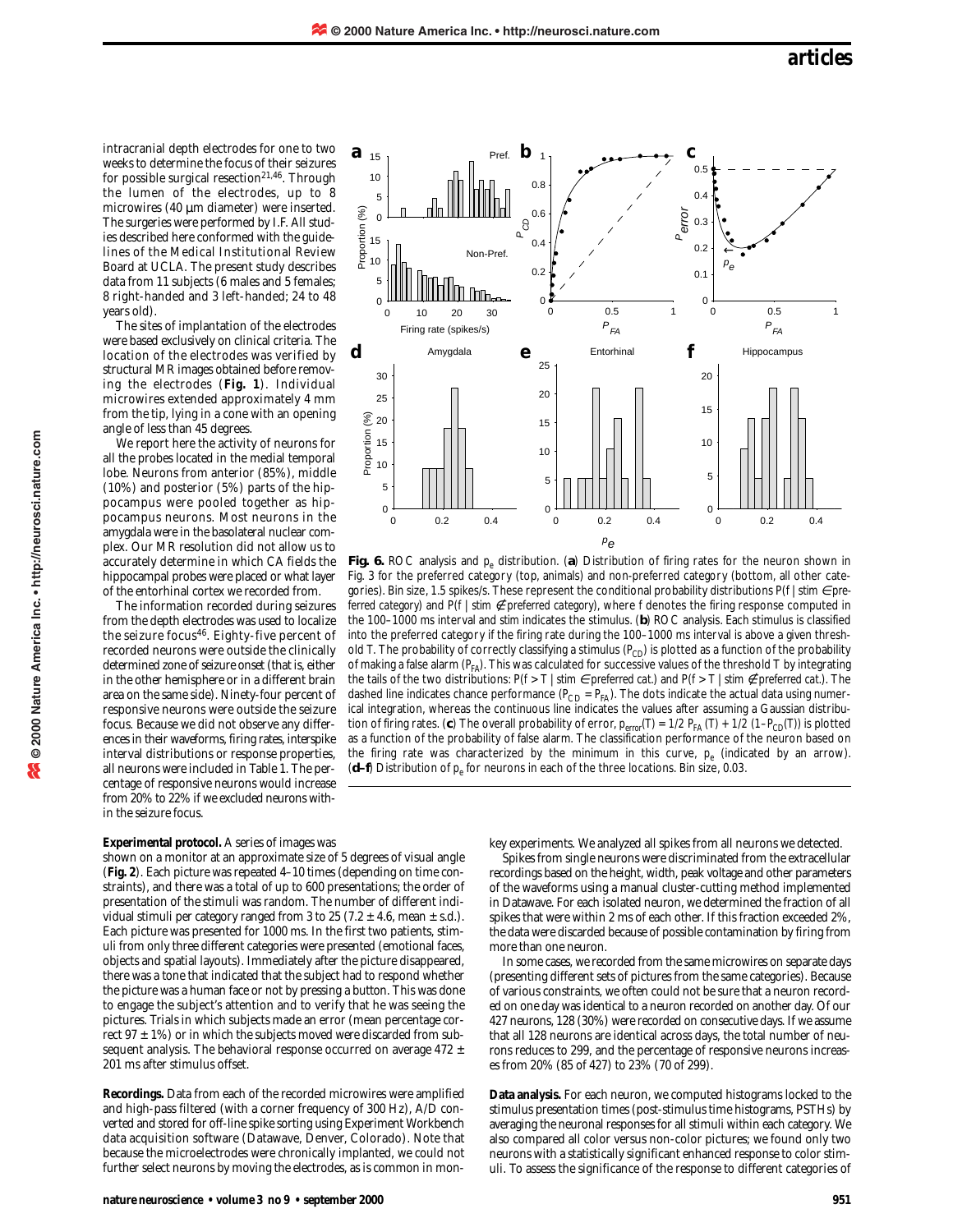visual stimuli, we ran a series of statistical comparisons. For a neuron to be considered visually selective for a specific category, it had to meet three requirements. First, the neuronal response pooled over all stimuli belonging to the same category had to show a different firing rate, that is, lower or higher, during the time of presentation of the image than during the preceding baseline. The firing rate during image presentation was computed in the interval 100 ms  $\leq t < 1000$  ms. (The lower boundary of 100 ms was chosen because most neurons showed latencies above 100 ms.) The baseline before stimulus presentation was computed in the interval  $-1000 \text{ ms} \le t < 0 \text{ ms}$ . Significance was assessed both by a twotailed *t*-test and a non-parametric Wilcoxon rank-sum test<sup>23</sup>. Because the results from both tests were very similar, the *p* values reported throughout the text for pairwise comparisons correspond to those from the non-parametric test. Second, a one-way analysis of variance (ANOVA) during the 100–1000 ms interval after stimulus onset, assessing whether there were differences in firing rate among the different categories, had to show a significant *p*-value (< 0.05). In this analysis, stimuli were pooled according to the category they belonged to. Third, subsequent pairwise comparisons between the activity during this interval for the putative selective category and the rest of the categories had to show a statistically significant change (Wilcoxon rank sum test, < 0.05).

Although we used a significance criterion of 0.05, most responsive neurons showed *p* values that were less than 0.01 (Results). Our analysis encompassed both increases and decreases in firing rate.

If the ANOVA test failed to indicate a significant difference between categories, but the activity for 75% of the stimulus categories was significantly different from the baseline activity (that is, the first criterion was met but not the second), we labeled the neuron as visually responsive but nonselective.

For the neurons that showed visual selectivity, we further studied the degree of specificity of the responses. We computed the distribution of firing rates for the selective category to assess whether it was a polymodal distribution. We also computed an analysis of variance (both a parametric analysis<sup>23</sup> as well as a non-parametric analysis using a bootstrap procedure47) to compare the variance to different individual stimuli within the same category to the variance to repeated presentations of the same stimulus.

It is reported that neurons can respond to visual stimuli with a long delay even after the stimulus disappears<sup>21,48,49</sup>. To study these cases, we analyzed the responses in an interval of 600 ms centered on the response peak. To estimate the time of occurrence of the peak, we computed an estimation of the spike density function (*sdf*) for each category of stimuli by convolving the spike trains with a Gaussian of fixed width of 100 ms and then averaging over repetitions.

We computed the latency and duration of the responses from the *sdf* for each category. The latency was defined as the first time value on which five consecutive bins of the *sdf* yielded a value that was beyond two s.d. of the mean response before stimulus presentation. In analogous fashion, the end of the response was defined as the first time point at which five consecutive bins of the *sdf* yielded a value not different from baseline after the latency value.

To discriminate whether the neurons showed significant activity related to the behavioral response, we did two additional analyses. First, we computed histograms of all the neuronal responses locked to the time at which the subjects pressed the button by averaging over all stimuli. We then computed whether there was a significant difference in the response in the interval 300 ms before and 300 ms after the button was pressed. This interval was chosen so that it would not overlap on average with the periods of visual presentation. We found four neurons (three in the amygdala, one in the hippocampus) for which the response before the button press was significantly different from that after the button press and also from that during the baseline –1000 to 0 ms interval (1-way ANOVA, *p* < 0.05; pairwise comparisons, *p* < 0.05). None of these neurons was visually responsive. We also found 2 neurons that showed an increased activity in a 600-ms window around the response compared to the baseline (Wilcoxon test, *p* < 0.05). Neither of these neurons was visually responsive.

When computing the average neuron activity in response to all human faces (emotional faces, drawings and photos of famous faces), we observed 10 neurons (5 in the hippocampus, 3 in the entorhinal cortex,

2 in the amygdala) for which the activity in the 100–1000 ms interval for all face stimuli was significantly larger than the baseline activity and than the response for non-face stimuli (1-way ANOVA, *p* < 0.05; pairwise comparisons,  $p < 0.05$ ). However, for some of these neurons (for example, **Fig. 4a**), the response was selective for some faces and not others.

For those neurons that showed visual selectivity for stimuli within specific categories, we also addressed the question of how well an ideal observer could estimate which category the stimulus belonged to by observing the firing rate. To quantify the classification performance of the neurons, we used an ROC analysis as used in signal-detection theory and psychophysics experiments50. For each visually selective neuron, we computed the distribution of firing rates for the preferred stimuli and the non-preferred stimuli (the remaining categories; **Fig. 6a**). From the distribution of firing rates we evaluated, by sliding a threshold T over the whole range of firing rates, the probability of correct detection  $(P_{CD})$ and the probability of false alarm  $(P_{FA})$ . Assuming chance performance,  $P_{CD} = P_{FA}$  (Fig. 6b, dashed line). The departure from the diagonal shows the possibility of discriminating between the preferred and non-preferred categories. The probability of misclassification plotted against the probability of false alarm can be obtained as

$$
p_{error}(T) = 1/2 P_{FA}(T) + 1/2 (1 - P_{CD}(T))
$$

The overall probability of error,  $p_e$ , is then defined as the minimum value of this function (arrow in **Fig. 6c**). A value of  $p_e = 1/2$  corresponds to chance performance, whereas a value of  $p_e = 0$  indicates that it is possible to predict with perfect accuracy based on the number of spikes whether the specified category was presented or not.

Throughout the manuscript, values are given as mean  $\pm$  standard deviation (s.d.).

#### **ACKNOWLEDGEMENTS**

*This work was supported by grants from NIH (to I.F.), the Keck Foundation (to C.K.) and the Center for Consciousness Studies, University of Arizona (to I.F. and C.K.). We would like to thank D. Rozenfarb and M. Zirlinger for suggestions and reading the manuscript and Peter Steinmetz for general discussion. We wish to acknowledge Tony Fields, Jack Morrow, Eve Isham, Charles Wilson, Rick Staba, Eric Behnke and Anatol Bragin for help with the recordings.*

## **RECEIVED 16 JUNE; ACCEPTED 18 JULY 2000**

- 1. Logothetis, N. K. & Sheinberg, D. L. Visual object recognition. *Annu. Rev. Neurosci.* **19**, 577–621 (1996).
- 2. Tanaka, K. Inferotemporal cortex and object vision. *Annu. Rev. Neurosci.* **19**, 109–139 (1996).
- 3. Gross, C. G. How inferior temporal cortex became a visual area. *Cereb. Cortex* **5**, 455-469 (1994).
- 4. Suzuki, W. A. Neuroanatomy of the monkey entorhinal, perirhinal and parahippocampal cortices: Organization of cortical inputs and interconnections with amygdala and striatum. *Sem. Neurosci.* **8**, 3–12 (1996).
- 5. Saleem, K. S. & Tanaka, K. Divergent projections from the anterior inferotemporal area TE to the perirhinal and entorhinal cortices in the macaque monkey. *J. Neurosci.* **16**, 4757–4775 (1996).
- Leonard, C. M., Rolls, E. T., Wilson, F. A. W. & Baylis, G. C. Neurons in the amygdala of the monkey with responses selective for faces. *Behav. Brain. Res* **15**, 159–176 (1985).
- 7. Suzuki, W., Miller, E. & Desimone, R. Object and place memory in the macaque entorhinal cortex. *J. Neurophysiol.* **78**, 1062–1081 (1997). 8. Miyashita, Y., Rolls, E. T., Cahusac, P. M. B., Niki, H. & Feigenbaum, J. D.
- Activity of hippocampal formation neurons in the monkey related to a conditional spatial response task. *J. Neurophysiol.* **61**, 669–678 (1989).
- 9. Mishkin, M. Memory in monkeys severely impaired by combined but not separate removal of amygdala and hippocampus. *Nature* **273**, 297–298 (1978).
- 10. Meunier, M., Bachevaoer, J., Mishkin, M. & Murray, E. A. Effects on visual recognition of combined and separate ablations of the entorhinal and perirhinal cortex in rhesus monkeys. *J. Neurosci.* **13**, 5418–5432 (1993).
- 11. Tranel, D., Damasio, H. & Damasio, A. Face agnosia and the neural substrates of memory. *Annu. Rev. Neurosci.* **13**, 89–109 (1990).
- 12. Warrington, E. & McCarthy, R. Categories of knowledge Further fractionations and an attempted integration. *Brain* **110**, 1273–1296 (1987). 13. Fried, I., Mateer, C., Ojemann, G., Wohns, R. & Fedio, P. Organization of
- visuospatial functions in human cortex. *Brain* **105**, 349–371 (1982).